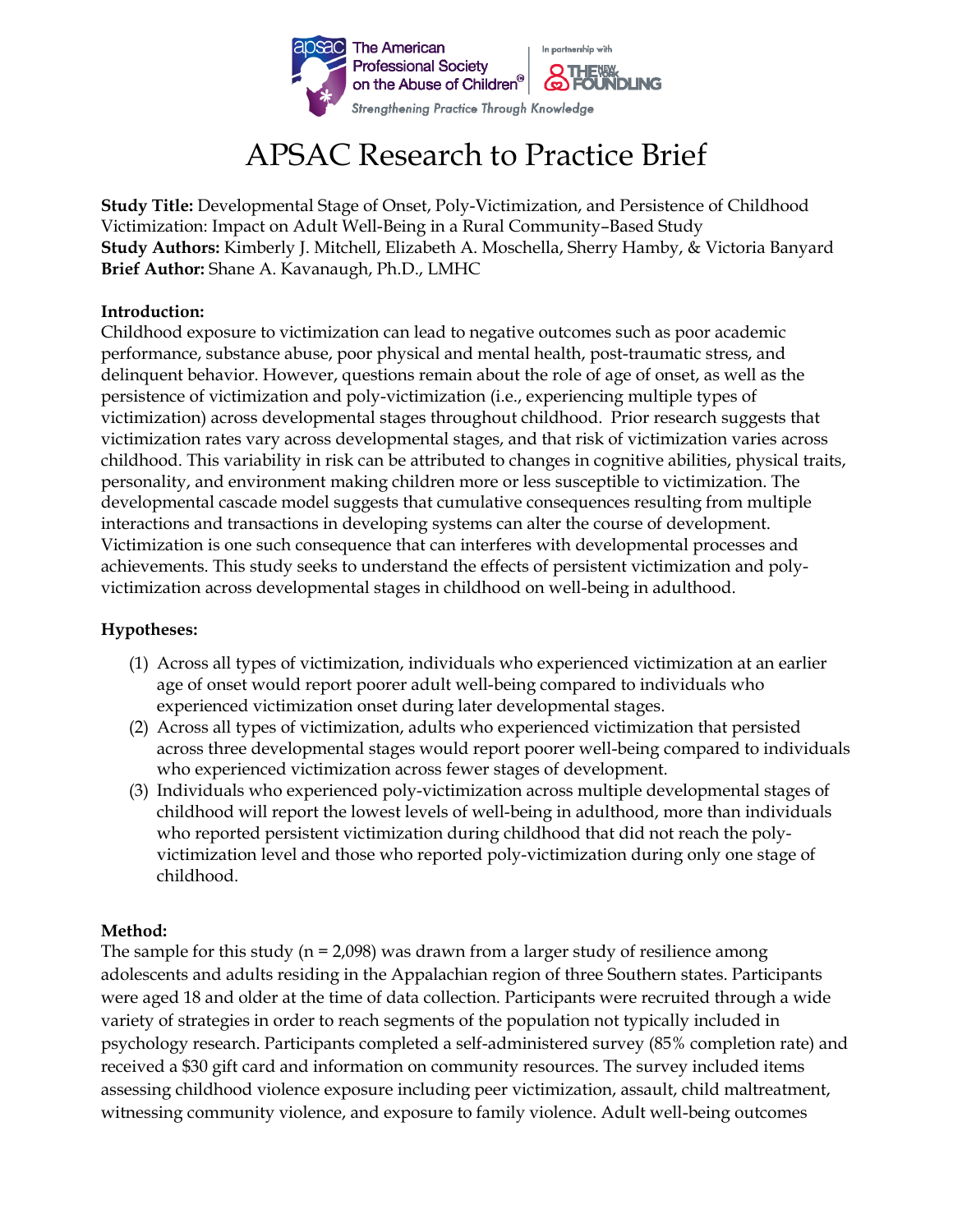measures included three dimensions: subjective well-being, mental health, and health-related quality of life. Variables were then constructed to represent stage of onset of abuse, polyvictimization, persistence of abuse across developmental stage, and poly-victimization by persistence of abuse across developmental stage.

### **Findings:**

82% (n = 1,726) of participants reported experiencing at least one type of victimization in childhood. Experiencing victimization between 0 and 5 years old was associated with significantly worse adult well-being across all outcome measures in adulthood compared to participants who experienced victimization between 6-12 or 13-18 years old. Among adults who experienced at least one type of victimization in childhood, 45.8% reported persistent victimization (i.e., one type of victimization in more than one developmental stage), 20.5% reported poly-victimization (i.e., more than one victimization in one stage), and 11.2% reported persistent poly-victimization (i.e., more than one victimization in more than one stage). Results indicated a linear decline in overall wellbeing as victimization becomes more diverse and persistent across developmental stages, even when controlling for demographic characteristics and financial strain. This study supports previous findings that persistent poly-victimization shows the strongest associations with poor mental and physical health outcomes.

### **Recommendations:**

Once a child experiences victimization, it creates cascade effects that can alter their developmental trajectory, which in turn places them at higher risk for additional or persistent victimization. These cascade effects can continue through adulthood. It is important to focus prevention and intervention efforts on addressing the effects of multiple forms of victimization, across multiple developmental stages including adulthood, to accurately understand what perpetuates cycles of violence. For example, those working with high-risk youth may not understand the scope of victimization and need research-based information and comprehensive screening tools based on long-term victimization experiences to improve prevention and intervention efforts with victimized youth. Moreover, this study highlights the need for greater access to resources in lowincome, rural communities, shown both by the high numbers of adults in this study who experienced victimization and findings from previous studies showing that children in these areas are at higher risk for victimization and revictimization compared to their urban and suburban counterparts.

### **Bottom Line:**

Experiencing poly-victimization in infancy and toddlerhood appear to have the strongest negative association with mental and physical health outcomes in adulthood, as these early experiences place children at greater risk for revictimization across multiple types of victimization and developmental stages. As we recognize the need for more individualized programming to address childhood victimization and its effects in adulthood, there is also the need for the field to move toward a more integrative approach, which may be more promising than focusing on individual types of violence alone.

**Citation:** Mitchell, K.J., Moschella, E.A., Hamby, S. & Banyard, V. Development stage of onset, poly-victimization, and persistence of childhood victimization: Impact on adult well-being in a rural community-based study. *Child Maltreatment 25*(1), 20-31.